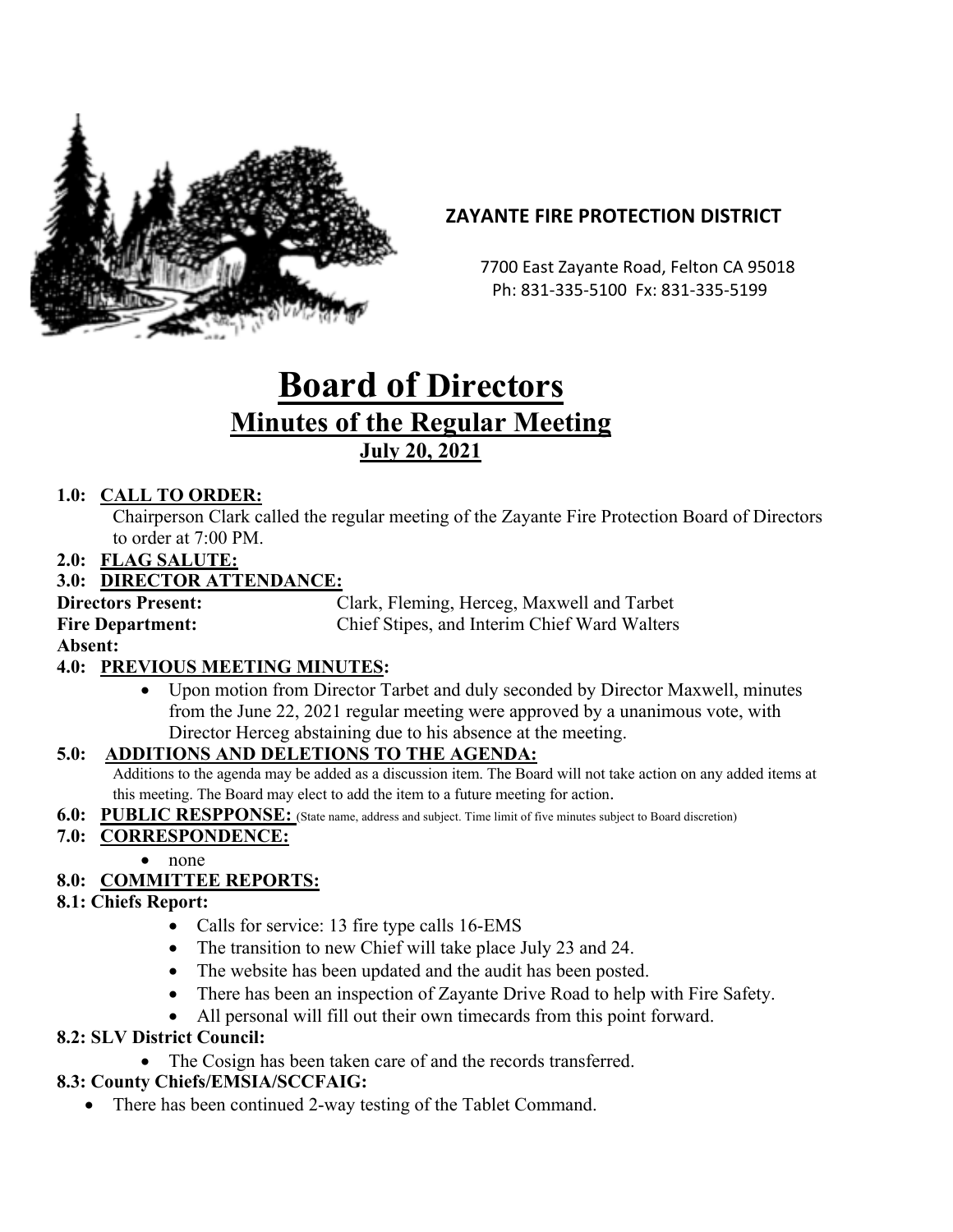- PANO Fire Cameras is looking at funding 2 cameras for Santa Cruz County. One possible site is in the Valley.
- A new Bill just passed that will make it mandatory for inspections to be done on homes before being sold. These inspections will be done by CAL FIRE for the present.
- Dan Walters will be taking over for Chief Stipes.
- ZoneHaven is still working on the renumbering of the County and will be updating all the Zones for evacuations and notifications.
- Fire Academy will be split between paid and volunteer.
- Bill SP78 has passed which will give sick leave to Fire personnel who get COVID
- County still working on One-stop building permits. **EMSIA:** Our liability insurance on our buildings has doubled.

#### **8.4: Operations Section:**

- Annual maintenance has been completed on all apparatus with no significant issues found.
- E2410 has a water valve leak and is going to Central for repairs.
- E2436 and WT2450 will have cradle point installations with CAD for use with new Tablets
- E2410 has had hot mic issues

#### **8.5: Training Section:**

- Interim Chief Walters will be holding monthly Round Table meetings with personal to review ZFFD policy.
- Officers meeting July 13, 2021
- Classes approved by Training Officer

#### **9.0: OLD BUSINESS:**

**9.1: Covid-19:** Waiting to see what the County is going to require with the new Delta variant. **9.2:** Financial Audit for FY20 has been completed

**9.3:** AUD-74 Transfer of Budget Funds status completed.

#### **10.0: NEW BUSINESS:**

- **10.1:** Upon motion by Director Fleming and duly seconded by Director Herceg, Resolution 474-03-21 Agreement and Certification for Special Assessment Charges with County of Santa Crus was approved by a unanimous vote.
- **10.**2: Upon motion by Director Maxwell and duly seconded by Director Tarbet, Policy #4000 Annual Payroll Update was approved by a unanimous vote.
- **10.**3: Upon motion by Director Maxwell and duly seconded by Director Fleming, Resolution 475-04-21 CSFA membership will be paid by the Department for all members of the department including Board members. This was approved by a unanimous vote.

#### 11.0: POLICY AND PLANNING: (As necessary for the District to perform its function as required by law.)

#### **11.1: Goals for 2021 Chief and District**

- Emergency Notification System and Know your Zone Campaign
- Deferred Maintenance Items, Station 1 and 2 in process. This is so we can open to the public again in the future.
- Fence replacement project- the Board asked that another quote be gotten for a Chain link fence that wouldn't need to be replaced in a few years.
- Mobil Radio Grant- Our radios are dated and there is money available in this grant, so Interim Chief Walter has applied for 2 new radios.
- Defensible Space Inspections (home sales requirement)
- LAFCO report and Grand Jury CZU Fire Reports.